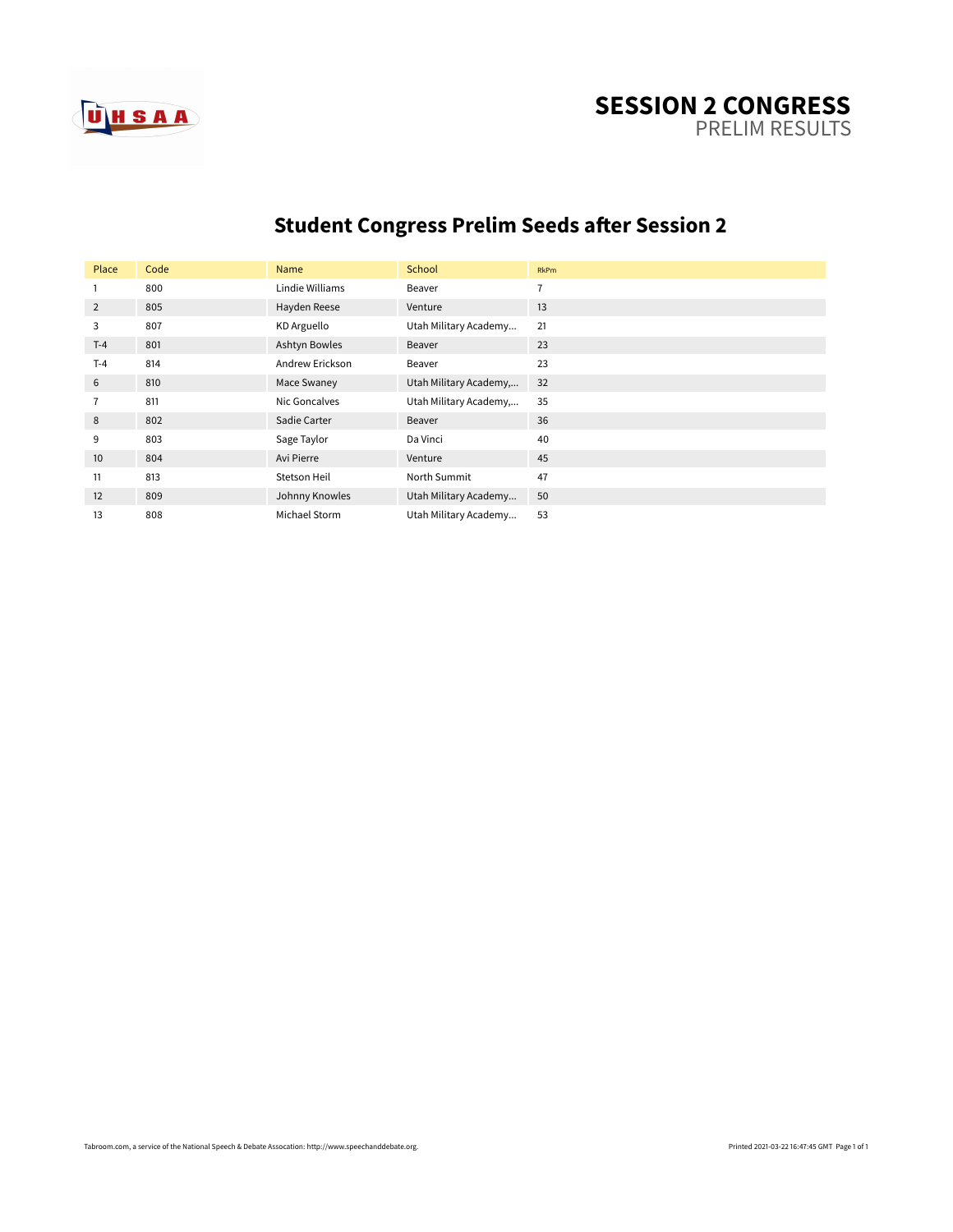

# **Lincoln Douglas Prelim Seeds after Final**

| Place                    | Code | Name            | School        | WinPr |
|--------------------------|------|-----------------|---------------|-------|
|                          | 309  | Madeleine Felix | Venture       |       |
| $\overline{\phantom{a}}$ | 304  | Navi Brar       | American Prep |       |

#### **Public Forum Prelim Seeds after Finals**

| Place | Code | Name               | School       | WinPr |
|-------|------|--------------------|--------------|-------|
|       | 205  | Burn & Schlichter  | Waterford    |       |
|       | 211  | Larsen & Otterness | North Summit |       |

# **Spontaneous Argumentation Prelim Seeds after Final**

| Place | Codel | Name          | School                 | WinPr |
|-------|-------|---------------|------------------------|-------|
|       | 900   | Kyleigh Davis | Beaver                 |       |
|       | 904   | Noelle Condie | <b>Gunnison Valley</b> |       |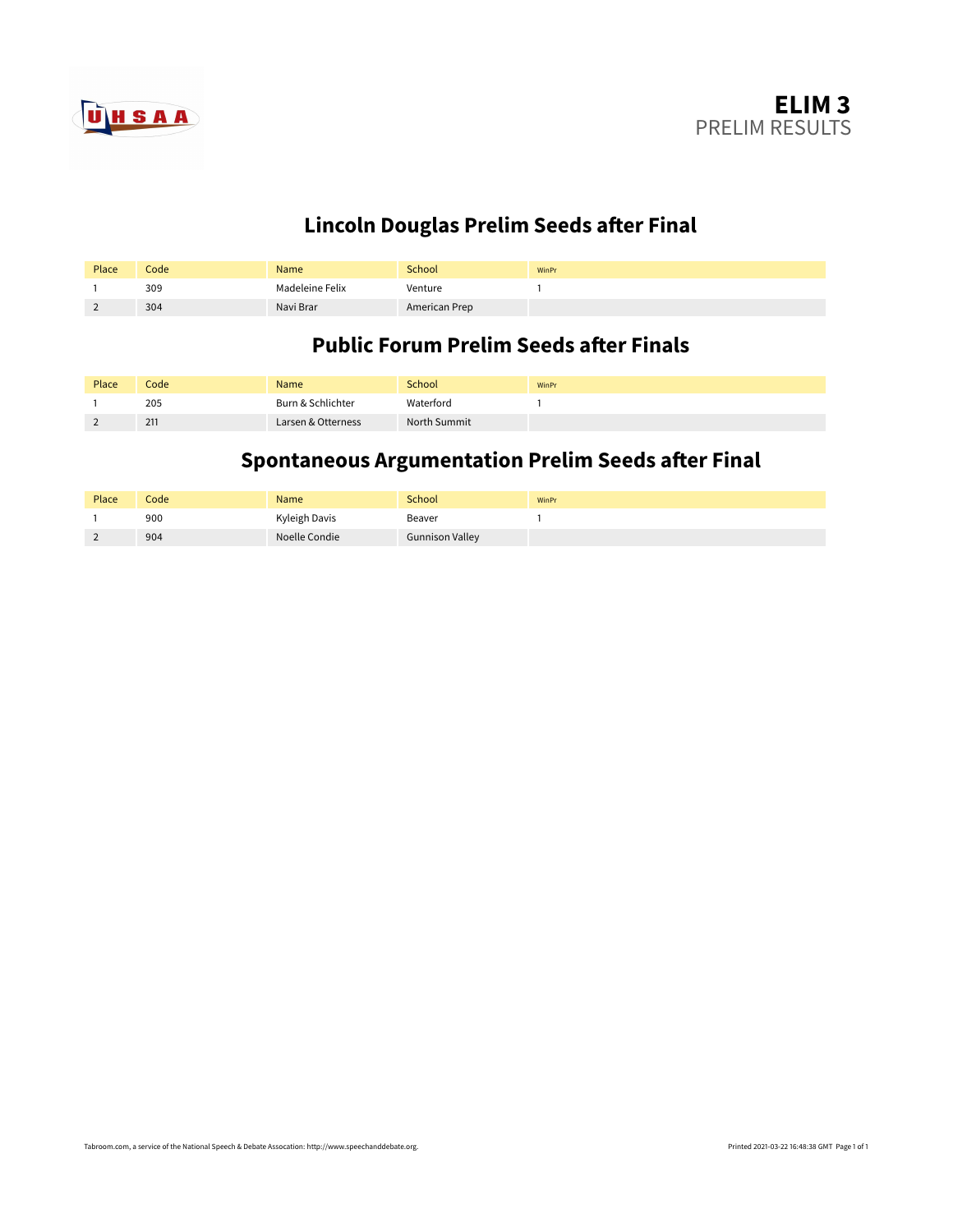

# **Lincoln Douglas Prelim Seeds after Semifinals**

| Place | Code | Name              | School                 | WinPr |
|-------|------|-------------------|------------------------|-------|
|       | 304  | Navi Brar         | American Prep          |       |
|       | 309  | Madeleine Felix   | Venture                |       |
|       | 305  | Marie Zinman      | American Prep          |       |
|       | 314  | Joshua Ketcheside | Utah Military Academy, |       |

# **Spontaneous Argumentation Prelim Seeds after Semifinals**

| Place | Code | <b>Name</b>   | School                 | WinPr |
|-------|------|---------------|------------------------|-------|
|       | 900  | Kyleigh Davis | Beaver                 |       |
|       | 904  | Noelle Condie | <b>Gunnison Valley</b> |       |
|       | 911  | Dallas Olson  | Utah Military Academy  |       |
|       | 912  | Jaxon Poe     | Utah Military Academy  |       |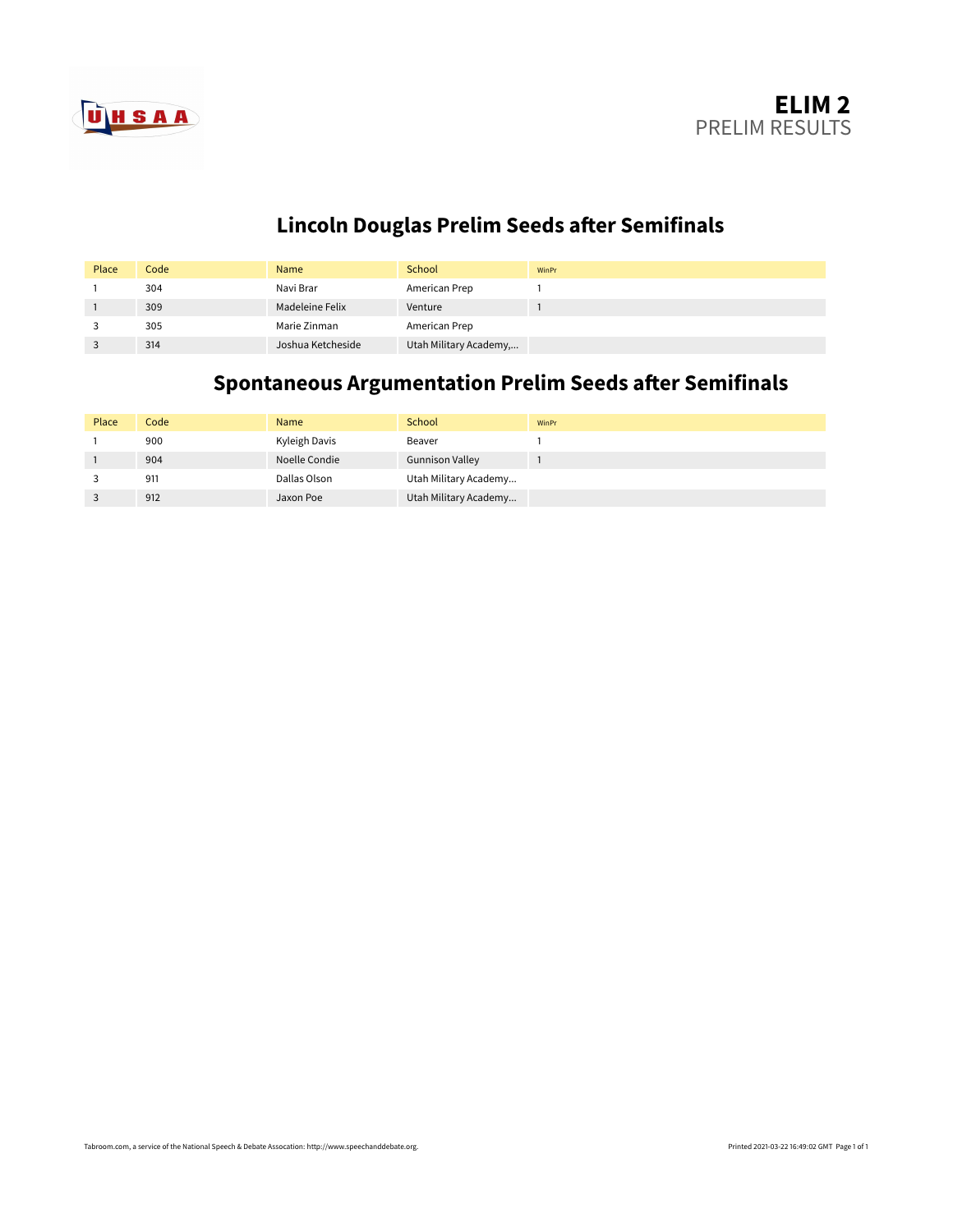



#### **Public Forum Prelim Seeds after Round 1**

| Place          | Code | Name                 | School                 | WinPm          | PtsPm |
|----------------|------|----------------------|------------------------|----------------|-------|
|                | 205  | Burn & Schlichter    | Waterford              |                | 60.00 |
| 2              | 208  | Kaplan & Falaschi    | Utah Military Academy  | $\overline{1}$ | 58.50 |
| 3              | 211  | Larsen & Otterness   | North Summit           |                | 58.00 |
| $T-4$          | 202  | faris & stull        | Da Vinci               |                | 57.00 |
| $T-4$          | 204  | Mecham & Roberts     | Venture                |                | 57.00 |
| 6              | 206  | Rauscher & Rinella   | Waterford              |                | 0.00  |
| $\overline{7}$ | 200  | Quintana & Griffiths | Beaver                 |                | 59.00 |
| 8              | 203  | Lawrence & Medley    | American Prep          |                | 58.50 |
| 9              | 207  | Anderson & Davis     | Utah Military Academy  |                | 56.00 |
| $T-10$         | 201  | Davis & Hodges       | Beaver                 |                | 54.00 |
| $T-10$         | 210  | Robbins & Emfield    | Utah Military Academy, |                | 54.00 |

### **Public Forum Prelim Seeds after Round 2**

| Place | Code | Name                 | School                | WinPm          | PtsPm  |
|-------|------|----------------------|-----------------------|----------------|--------|
|       | 205  | Burn & Schlichter    | Waterford             | $\overline{2}$ | 119.00 |
| 2     | 208  | Kaplan & Falaschi    | Utah Military Academy | $\overline{2}$ | 116.50 |
| $T-3$ | 202  | faris & stull        | Da Vinci              | $\overline{2}$ | 115.00 |
| $T-3$ | 206  | Rauscher & Rinella   | Waterford             | $\overline{2}$ | 115.00 |
| 5     | 204  | Mecham & Roberts     | Venture               | $\overline{2}$ | 114.00 |
| 6     | 211  | Larsen & Otterness   | North Summit          |                | 116.00 |
| 7     | 201  | Davis & Hodges       | Beaver                |                | 113.50 |
| 8     | 207  | Anderson & Davis     | Utah Military Academy |                | 115.00 |
| 9     | 200  | Quintana & Griffiths | Beaver                |                | 114.50 |
| 10    | 203  | Lawrence & Medley    | American Prep         |                | 112.50 |
| 11    | 210  | Robbins & Emfield    | Utah Military Academy |                | 111.00 |

# **Public Forum Prelim Seeds after Round 3**

| Place | Code | Name                 | School                 | WinPm          | PtsPm  |
|-------|------|----------------------|------------------------|----------------|--------|
|       | 205  | Burn & Schlichter    | Waterford              | 3              | 179.00 |
| 2     | 206  | Rauscher & Rinella   | Waterford              | 3              | 171.80 |
| 3     | 202  | faris & stull        | Da Vinci               | 3              | 171.00 |
| $T-4$ | 204  | Mecham & Roberts     | Venture                | 2              | 174.00 |
| $T-4$ | 211  | Larsen & Otterness   | North Summit           | $\overline{2}$ | 174.00 |
| 6     | 208  | Kaplan & Falaschi    | Utah Military Academy  | $\overline{2}$ | 172.50 |
|       | 207  | Anderson & Davis     | Utah Military Academy  |                | 172.50 |
| 8     | 200  | Quintana & Griffiths | Beaver                 |                | 170.50 |
| 9     | 201  | Davis & Hodges       | Beaver                 |                | 167.50 |
| 10    | 210  | Robbins & Emfield    | Utah Military Academy, |                | 166.00 |
| 11    | 203  | Lawrence & Medley    | American Prep          |                | 164.50 |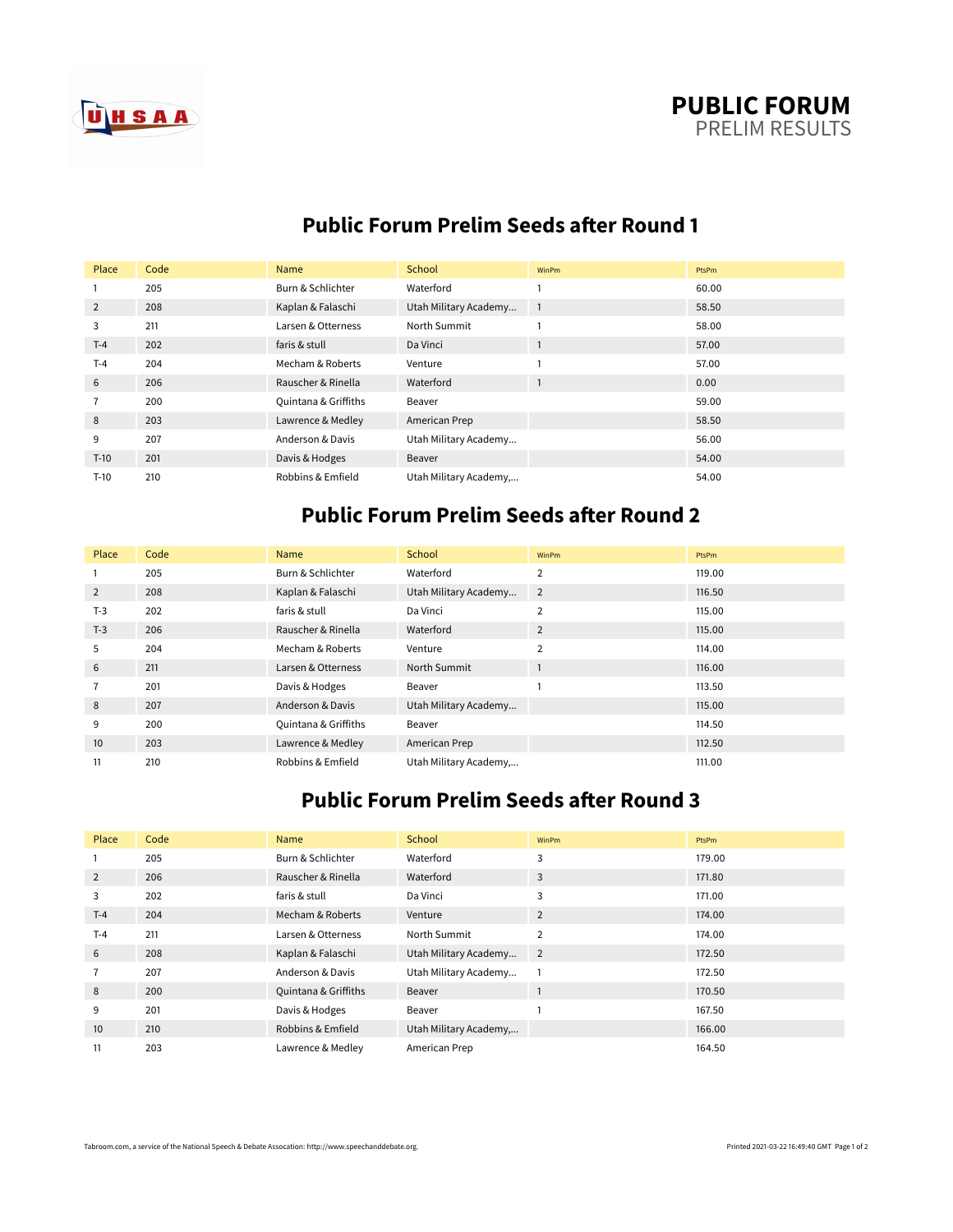#### **Public Forum Prelim Seeds after Round 4**

| Place | Code | Name                 | School                 | WinPm          | PtsPm  |
|-------|------|----------------------|------------------------|----------------|--------|
|       | 205  | Burn & Schlichter    | Waterford              | 4              | 236.00 |
| 2     | 206  | Rauscher & Rinella   | Waterford              | 4              | 232.70 |
| 3     | 211  | Larsen & Otterness   | North Summit           | 3              | 231.50 |
| 4     | 202  | faris & stull        | Da Vinci               | 3              | 227.00 |
| 5     | 204  | Mecham & Roberts     | Venture                | 2              | 230.70 |
| 6     | 200  | Quintana & Griffiths | Beaver                 | 2              | 228.50 |
|       | 208  | Kaplan & Falaschi    | Utah Military Academy  | $\overline{2}$ | 227.50 |
| 8     | 207  | Anderson & Davis     | Utah Military Academy  | $\overline{1}$ | 228.00 |
| 9     | 201  | Davis & Hodges       | Beaver                 |                | 226.50 |
| 10    | 203  | Lawrence & Medley    | American Prep          |                | 224.50 |
| 11    | 210  | Robbins & Emfield    | Utah Military Academy, |                | 221.30 |

#### **Public Forum Prelim Seeds after Semifinals**

| Place | Code | Name               | School       | WinPr |
|-------|------|--------------------|--------------|-------|
|       | 205  | Burn & Schlichter  | Waterford    |       |
|       | 211  | Larsen & Otterness | North Summit |       |
|       | 202  | faris & stull      | Da Vinci     |       |
|       | 206  | Rauscher & Rinella | Waterford    |       |

#### **Public Forum Prelim Seeds after Finals**

| Place                    | Code | Name               | <b>School</b> | WinPr |
|--------------------------|------|--------------------|---------------|-------|
|                          | 205  | Burn & Schlichter  | Waterford     |       |
| $\overline{\phantom{0}}$ | 211  | Larsen & Otterness | North Summit  |       |